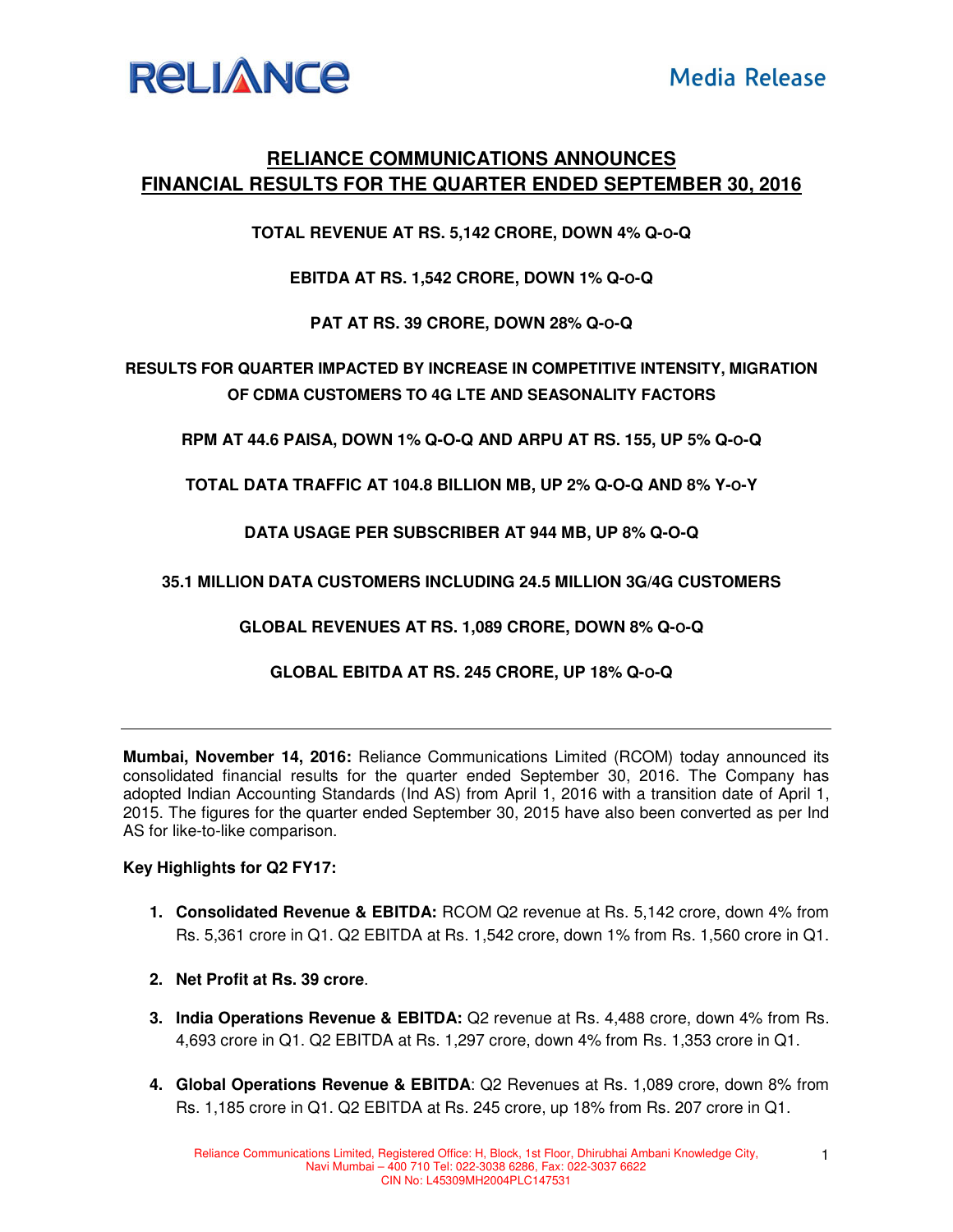

### **5. Key Performance Indicators (KPIs):**

- **a. RPM:** RPM at 44.6 paisa, down 1% Q-o-Q
- **b. MOU:** Total MOU at 97.9 billion, down 2% Q-o-Q
- **c. ARPU:** ARPU at Rs. 155, up 5% Q-o-Q
- **d. Data Customers:** The total data customer base is 35.1 million including 24.5 million 3G/4G customers in Q2.
- **e. Data Traffic:** The total data traffic at 104.8 billion MB is up over 8% Y-o-Y. The traffic has increased mainly due to increase in data usage per subscribers.

#### **6. Key Developments:**

- **a. Reliance launched an innovative location based safety service, Reliance Spottr:** Reliance Spottr is an innovative location based service that will empower customers to ascertain safety and security of near and dear ones, while they are mobile. With this service, an RCOM customer can find location of upto five RCOM mobile numbers anywhere in India after securing consent from them. There are multiple utility scenarios for the service, like parents knowing location of kids returning from school, friends returning from a party, travel location of elderly parents, or SMEs tracking field-force. The service is available on USSD as well as on WAP for the entire gamut of customers having feature-phones or smartphones. Subscription to this service is available at a very attractive subscription fee of Rs. 10 for 10 days. To activate this service the customer can dial \*121\*10# (toll free) or visit m.spottr.rcom.co.in.
- **b. Launched Reliance Games arcade with a collection of more than 300 premium games:** Reliance Games Arcade is an own branded games store powered by Opera. This has collection of more than 300 premium games from International and Indian developers. Reliance subscribers, both prepaid and postpaid, can now access this store at Rs 15 for 10 days on auto renewal. All games' apps which are available for download from the store are full versions, include in-app purchases and allow users to enjoy an ad-free gaming experience. It is compatible with Android version 2.4 and onwards. The App is DRM protected which prohibits the customers to play further if subscription is discontinued. Data is charged for game download as per existing plans. Customer can preview the games at the store, free of cost, before subscription. After subscription, customers can download any game free of charge from the store.
- **c. Engaging with customers with Reliance Diwali Dhamaka Contest:** Reliance Diwali Dhamaka Contest was an IVR based Music contest around Diwali festival launched on 1st October'16 to 13th November'16, where GSM customers could listen music with various genres like romantic, dance & hit Bollywood songs, and also on participation in the contest**,** could get an opportunity to win a Apple iPad, a home theater and **d**aily recharges.
- **d. GCX expands cloud ecosystem with Microsoft Azure ExpressRoute:** GCX in collaboration with Microsoft added Microsoft Azure ExpressRoute via GCX's CLOUD X Fusion with the ability to establish additional interconnections across multiple locations and offer enterprise customers secure and seamless access to the rapidly growing public cloud ecosystem. Through the interconnection of CLOUD X Fusion and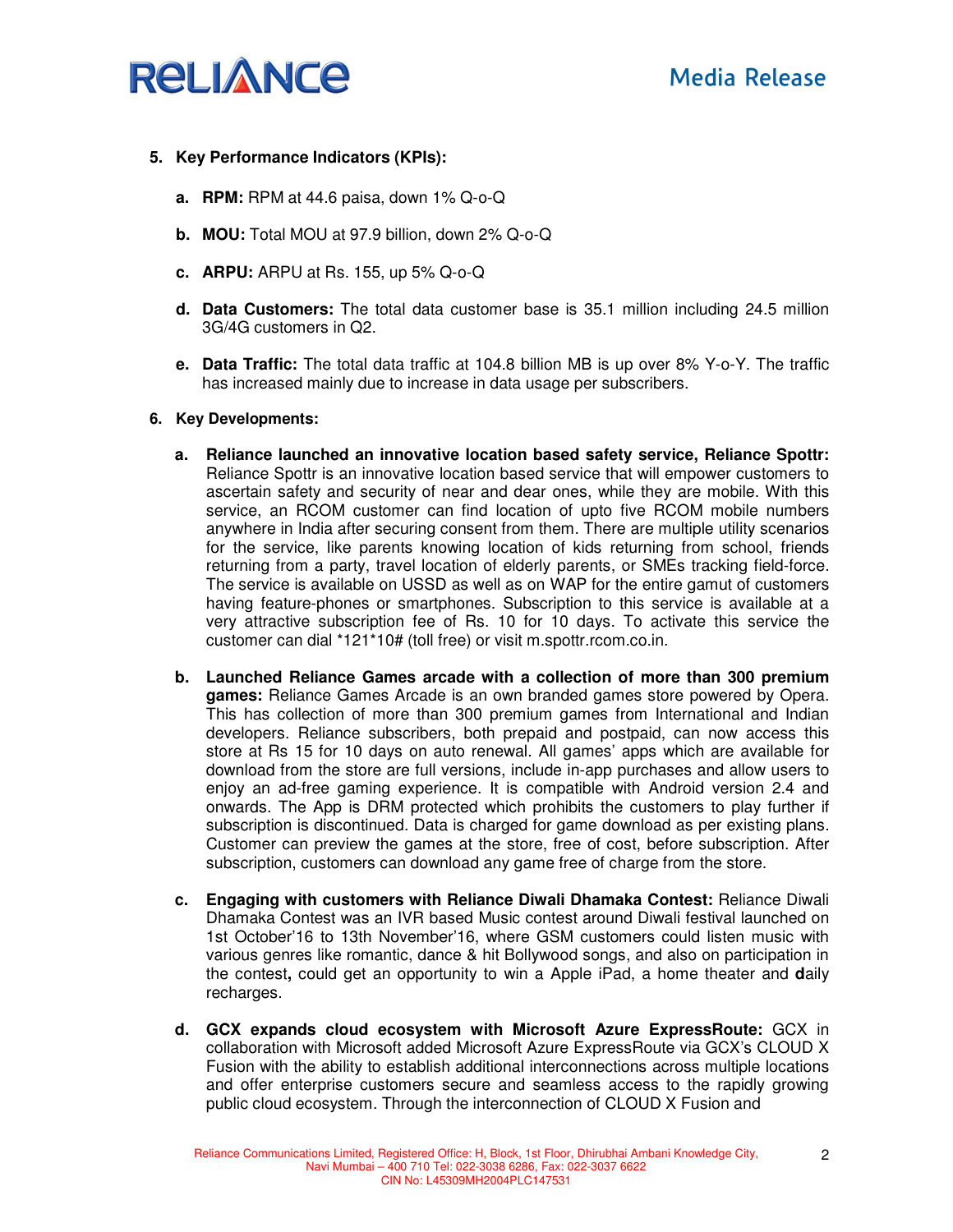

Microsoft Azure ExpressRoute, customers will benefit from the added flexibility and global reach to be more competitive as GCX also looks at new opportunities from the 'Digital India' initiatives.

- **e. GCX and BMC UK partnered to deliver 2018 FIFA World Cup qualifying match to Fans in Europe:** GCX and Broadcast Media Communications (BMC UK) together delivered an end-to-end connectivity solution for the Slovenia vs England 2018 FIFA World Cup qualifying match on 11th October, from Slovenia's Stožice Stadium, Ljubljana to ITV London studios. The broadcast from Slovenia to ITV London studios included an end-to-end network solution with fast, dedicated and reliable connectivity, as well as active monitoring of the transmission over GCX's Global Network to ensure consistent broadcast quality for European audiences.
- **f. GCX signed a strategic partnership with PLDT:** GCX signed a strategic partnership with PLDT, the leading telecom services provider in the Philippines, to support its global expansion plans through delivery of service requirements in Asia, Middle East and Europe.

#### **About Reliance Communications**

Reliance Communications Limited founded by the late Shri Dhirubhai H Ambani (1932-2002) is the flagship company of the Reliance Group. The Reliance Group currently has a net worth in excess of Rs. 100,840 crore (US \$15.2 billion), cash flows of over Rs 11,300 crore (US \$1.7 billion) and net profit of over Rs 5,100 crore (US\$ 0.8 billion).

Reliance Communications is India's foremost and truly integrated telecommunications service provider. The Company has a customer base of nearly 96 million including over 2.6 million individual overseas retail customers. Reliance Communications corporate clientele includes over 39,000 Indian and multinational corporations including small and medium enterprises and over 290 global, regional and domestic carriers.

Reliance Communications has established a pan-India, next generation, integrated (wireless and wireline), convergent (voice, data and video) digital network that is capable of supporting best-of-class services spanning the entire communications value chain, covering over 21,000 cities and towns and over 400,000 villages. Reliance Communications owns and operates the world's largest next generation IP enabled connectivity infrastructure, comprising over 280,000 kilometers of fibre optic cable systems in India, USA, Europe, Middle East and the Asia-Pacific region.

3